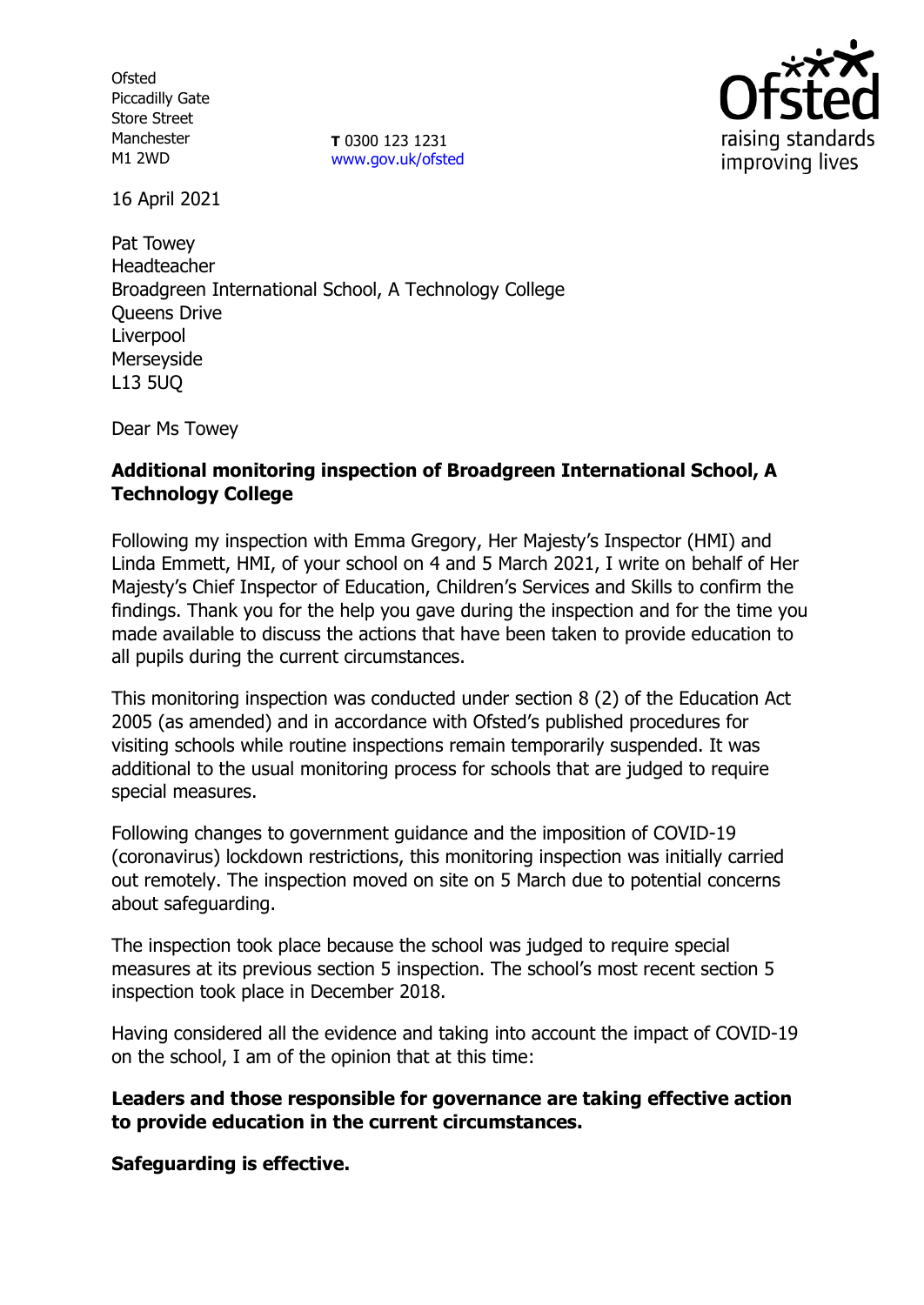

Leaders and those responsible for governance should take further action to:

- $\blacksquare$  build the knowledge and confidence of staff involved in supporting pupils, in all year groups, who find reading hard in order to develop their basic reading skills, including, when needed, their phonics knowledge
- **E** ensure that pupils, particularly those in Years  $\overline{z}$  to 9, are supported to become more confident in using all the computer programs needed for remote learning.

# **Context**

- You joined the school shortly before the start of the pandemic. Since then, there have been other significant changes to leadership. An interim deputy headteacher has joined the school and two deputy headteachers have left. You and the Interim Executive Board (IEB) appointed a new business and finance manager and a new special educational needs coordinator (SENCo). Five other teachers have joined the staff team and six have left. The IEB has reconstituted. Many members of the IEB have continued to carry out their roles but there is a new chair.
- During the autumn term, roughly one tenth of pupils were educated remotely.
- At the time of this inspection, under one tenth of all pupils were being educated on site. Of these, about one third of pupils with an education, health and care plan (EHC plan) and about one fifth of vulnerable pupils were receiving on-site education.

## **Main findings**

- You, other leaders and staff have created a clear culture of safeguarding. Staff address any safeguarding concerns that they have about pupils. You and other leaders have taken steps to reduce safeguarding risks. For example, you have made the curriculum more relevant to the needs of pupils who previously truanted from some lessons.
- Staff who completed Ofsted's questionnaire are, in general, happy in school. However, some said that pupils' behaviour was not as good as it should be. We found that pupils working in school were polite and well behaved. The school was calm. The school's records show that pupils' behaviour, although rapidly improving, is not reaching your high expectations. Some members of staff lack confidence in implementing the school's revised behaviour policy consistently.
- You and other senior leaders have brought about significant improvement to the work of the school. You have raised expectations and revised the school's curriculum. You now require pupils in Year 9 to study a wider range of subjects than previously. Middle leaders have redesigned their subject curriculum plans. The plans outline how pupils build their knowledge in a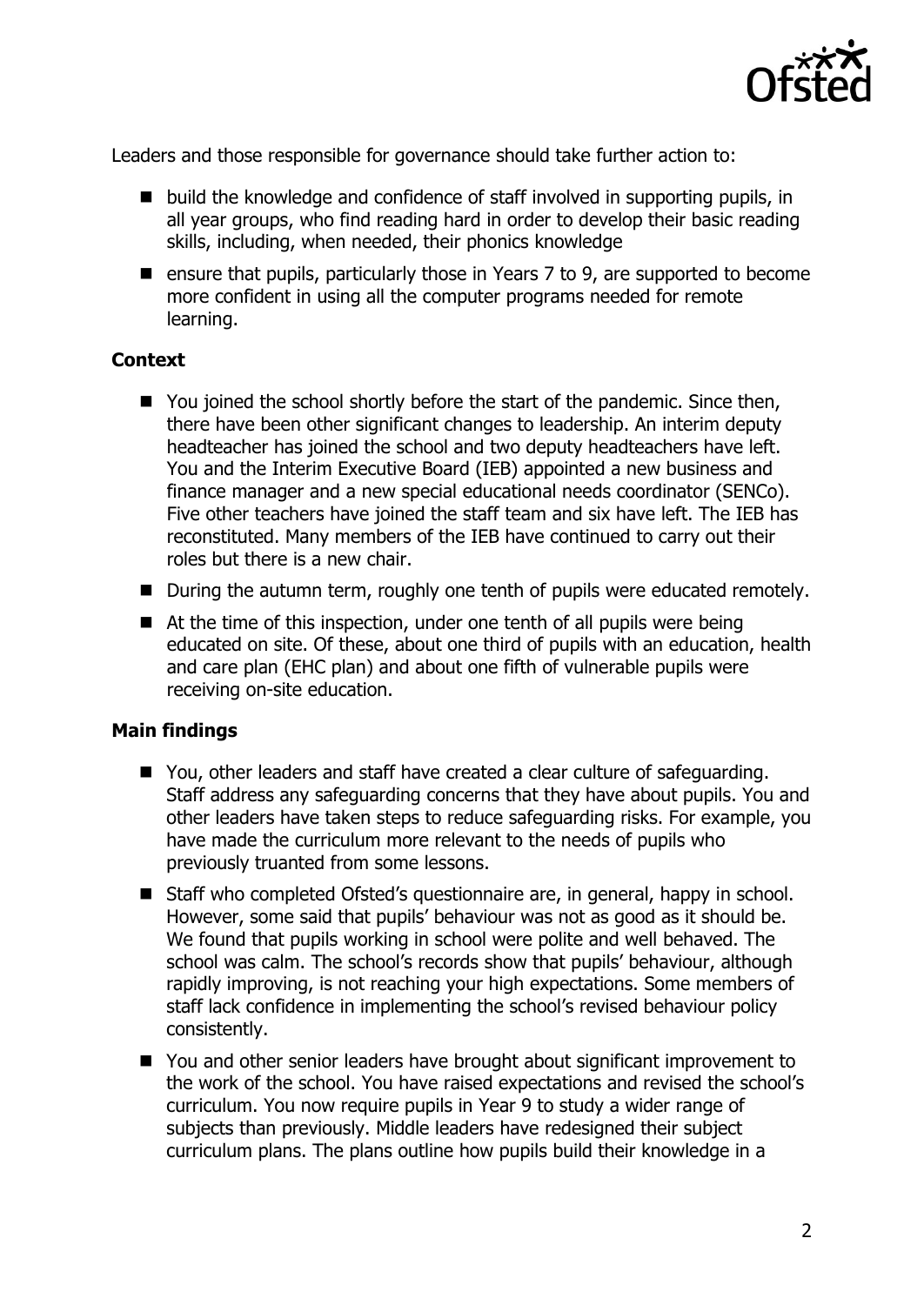

systematic way. Similarly, you provide training for all staff, including in effective ways to teach the curriculum.

- You, other leaders and staff provide pupils, whether studying in school or at home, with a curriculum that closely matches the normal curriculum. Middle leaders made some adaptions to the order of topics in some subjects. For example, practical experiments in Year 12 chemistry have been delayed until all pupils are back in school. Middle leaders work with teachers to provide different resources for pupils during remote learning, such as online recorded presentations, video recordings and live lessons as well as booklets for pupils to complete. This allows pupils to keep up with their learning.
- However, some middle leaders have been unhelpfully inhibited in deciding the best balance between different activities. This is because some teachers expressed caution about providing some learning activities online. Some pupils, with a greater proportion in Years 7 to 9, lack confidence in using less familiar computer programs that could help them to join in online learning more easily.
- You continue to provide education in school for pupils who would benefit most. In general, pupils studying in school follow the same curriculum as those studying at home. That said, pupils in school have greater opportunity to study physical education. You provide clear information for parents and carers about remote education. You and other leaders contact the parents of any pupils who may not be taking part in remote education. This allows you to make sure that pupils can access online learning and understand the work set.
- You and staff carefully support pupils in Years 11 and 13 as they move towards their final assessments for their GCSE and International Baccalaureate qualifications. For example, you made special arrangements for pupils to come into school to complete essential music technology activities. Teachers provide careers education and guidance for pupils in Years 11 and 13 so they know about the different options available to them.
- You have identified that some pupils in all year groups find reading difficult. Staff provide a range of activities designed to encourage pupils' reading. For example, you expect everyone in the school to read at a set time each week and you provide specialist programmes to support weaker readers. However, these arrangements do not provide sufficient support to help pupils who still need to learn phonics.
- You and other leaders are determined that pupils with special educational needs and/or disabilities (SEND) will cover the same subjects as their classmates. The new SENCo has led training for staff. This has led teachers to plan learning that meets the specific needs of pupils with SEND. Additionally, teaching assistants now work more closely with teachers to support pupils' learning. During the third national lockdown, you have made sure that there is, at least, twice-weekly telephone contact with pupils with an EHC plan who are currently not studying in school.